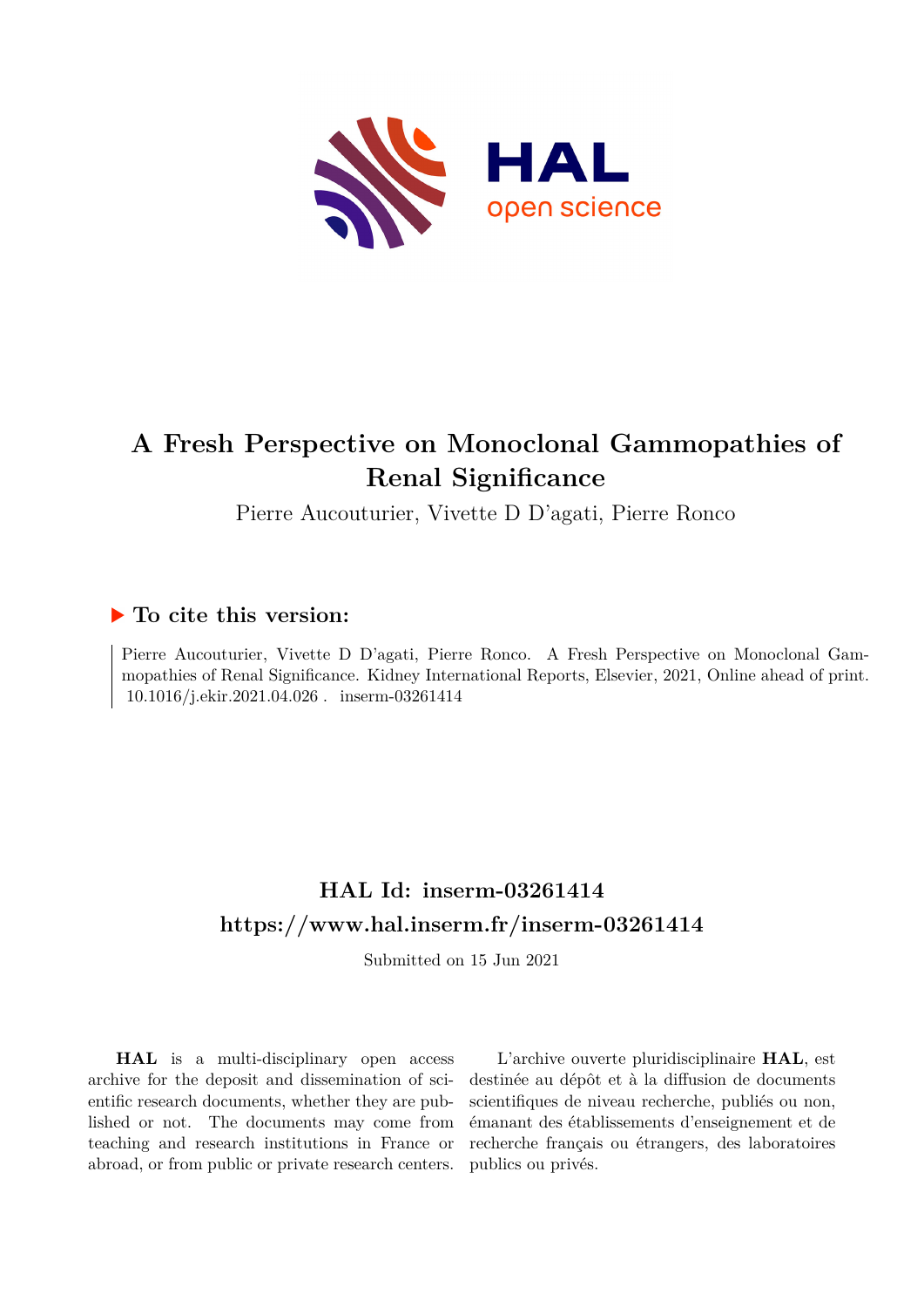ARTICLE IN PRE!



# A Fresh Perspective on Monoclonal Gammopathies of Renal Significance

Pierre Aucouturier<sup>1</sup>, Vivette D. D'Agati<sup>2</sup> and Pierre Ronco<sup>3</sup>

<sup>1</sup>Hôpital St-Antoine, Département d'Immunologie Biologique, AP-HP, and Sorbonne Université / Inserm UMRS 938, Paris, France; <sup>2</sup>Department of Pathology and Cell Biology, Columbia University Medical Center, New York, New York, USA; and<br><sup>3</sup>Sorbonne Université (Inserm UMBS 1155, Paris France: Service de Néphrologie Centre Hospitalier du Man <sup>3</sup>Sorbonne Université / Inserm UMRS 1155, Paris, France; Service de Néphrologie Centre Hospitalier du Mans, Le Mans, France

Monoclonal gammopathies of renal significance (MGRS) encompass a remarkable variety of kidney diseases that result from intrinsic nephrotoxic properties of certain monoclonal Igs or their subunits. Effective disease-modifying treatments rely on the targeting of a malignant B-cell clone that may be demonstrable but often is quite hypothetical. Hence, convincing arguments for the genuine monoclonal character of the causative mono-isotypic Ig tissue deposits is needed for design of appropriate treatment strategies. The purpose of this article was to critically analyze distinct situations of suspected MGRS that occur in the practice of pathologists, nephrologists, hematologists, and immunologists. A particular focus of interest is the group of conditions known as proliferative glomerulonephritis with mono-isotypic immunoglobulin deposits (PGNMIDs), which illustrates the difficulties and ambiguities surrounding a definitive assignment of MGRS status.

Kidney Int Rep (2021) ■, ■-■; <https://doi.org/10.1016/j.ekir.2021.04.026>

KEYWORDS: glomerulopathy; IgG3; immunoglobulin isotypes; immunoglobulin variable regions; monoclonal gammopathy; monotypic deposits; PGNMID

ª 2021 International Society of Nephrology. Published by Elsevier Inc. This is an open access article under the CC BY-NC-ND license [\(http://creativecommons.org/licenses/by-nc-nd/4.0/](http://creativecommons.org/licenses/by-nc-nd/4.0/)).

Excessive expansion of a B-cell clone with terminal maturation leads to the production of a monoclonal Ig that is usually detectable in blood and/or urine, a condition termed "monoclonal gammopathy." Thus, a technical definition of monoclonal gammopathies relies on the demonstration of an abnormally abundant homogeneous Ig (also termed "M-spike") or its monoclonal light chain and/or heavy-chain subunits on analysis of serum and/or urine proteins by zone electrophoresis and derivative methods including immunoelectrophoresis, immunofixation, and immunoblotting.

In recent years, the monoclonal gammopathy spectrum has gradually expanded to include conditions with mono-isotypic Ig tissue deposition but lacking evidence of a circulating monoclonal Ig component. We direct our discussion to the controversies surrounding this unusual situation.

Asymptomatic monoclonal gammopathies are found in more than 3% of the general population older than 50 years.<sup>1</sup> Their discovery is generally fortuitous, and because only a small proportion undergoes a malignant evolution, they are termed monoclonal gammopathy of undetermined significance (MGUS). The overall risk of MGUS progression to myeloma or, more rarely, a lymphoplasmacytic lymphoma is approximately 1% per year. Although this risk remains relatively stable over the time of follow-up, it is augmented by factors such as serum free light chain imbalance, high level of circulating monoclonal Ig, and presence of IgM isotype.<sup>2</sup>

Apart from "classical MGUS," certain conditions or physiological situations, including aging, immunosuppressive treatments, or other immunodeficiency states, quite frequently feature very small amounts of serum monoclonal Ig that may be demonstrable only by a sensitive method such as immunoblotting. These "micro-peaks" are often multiple and/or transient, and the frequencies of their isotypes are remarkably different from those observed in malignant lymphoproliferative diseases. Among the IgG subclasses, IgG3 overwhelmingly predominates in these micro-peaks, whereas IgG3 subclass is very rare in myeloma or classical MGUS. In addition, although the monoclonal Ig in both myeloma and classical MGUS is approximately twice more frequently of the kappa than lambda isotype (i.e., with kappa:lambda ratio approximately 2), the monoclonal Ig in micro-peaks has similar frequencies of kappa and lambda isotype (ratio approximately  $1$ ).<sup>3–</sup>

Correspondence: Pierre Aucouturier, Hôpital St-Antoine, Inserm UMRS 938, 184 rue fbg St-Antoine, F-75012 Paris, France. E-mail: [pierre.aucouturier@inserm.fr](mailto:pierre.aucouturier@inserm.fr)

Received 22 February 2021; revised 15 April 2021; accepted 19 April 2021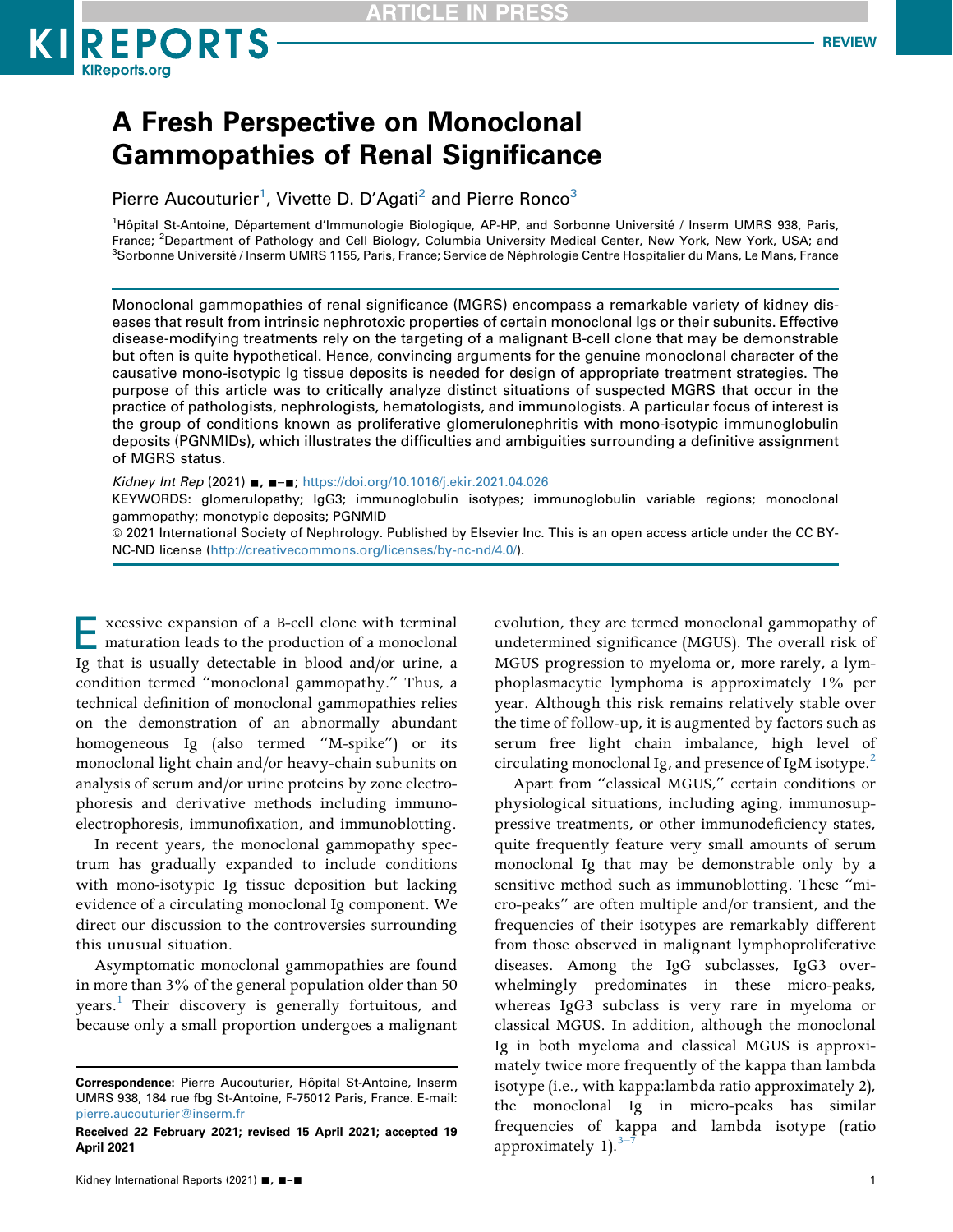### **ARTICLE IN PRESS**

REVIEW **PERSON CONSUMIST CONSUMING CONSUMING PROPERTY P Aucouturier et al.: On Monoclonal Gammopathies of Renal Significance** 

We will come back to this distinction between MGUS, a condition that can evolve into hematologic malignancy, and "secondary" micropeaks, as herein may lie a key to understanding the pathogenesis of certain kidney complications of monoclonal Ig.

#### Pathogenic Monoclonal Ig

Certain monoclonal Ig, or subunits thereof, display intrinsic pathogenic properties that cause deposition in various organs. These may relate to antigen-binding antibody specificity (as occurs in anti-myelin monoclonal IgM related peripheral neuropathies) or to conformational properties of the monoclonal component that promote its deposition in tissues or within cellular compartments. These physicochemical properties govern protein folding, charge, glycosylation, selfaggregation, and resistance to proteolysis, among others. Ig-related pathological conditions thus encompass a wide spectrum of diseases that have been termed "monoclonal gammopathies of clinical significance."<sup>8</sup> In most monoclonal gammopathies of clinical significance in which a pathogenic role of the monoclonal Ig is proven or suspected, efficient disease-modifying therapies are directed to the underlying B-cell proliferation, with a difficult issue often being which stage of B-cell differentiation (lymphocyte or plasma cell) to target. Here we focus on monoclonal gammopathies of clinical significance with kidney involvement (i.e., socalled "monoclonal gammopathies of renal significance" [MGRS]).

Although the concept behind MGRS had been known for several decades before it was promoted (see, for instance, Osserman et al., who actually introduced the concept of "primary" amyloidosis), the term MGRS implies that the pathological consequences of monoclonal Ig should take priority over the hematological status. Thus, defining MGRS as a nosological entity proves especially useful when making treatment decisions for management of those patients with monoclonal Ig occurring in the absence of a clinically overt onco-hematological disease.<sup>10</sup> In such patients, however, the monoclonal nature of pathogenic Ig must be sufficiently convincing.

We will not undertake a systematic review of all the pathological conditions that can comprise MGRS, as their distinctive features have been published (e.g., see Sethi *et al.*<sup>11</sup>). It is worth noting that several so-called MGRS, including the relatively frequent AL-amyloidosis and non-amyloid light chain deposition disease, actually involve other organs in addition to the kidney. On the other hand, examples of "pure" MGRS include light chain proximal tubulopathy (although some may associate with crystal-storing histiocytosis), PGNMID, and most cases of heavy-chain deposition disease.

Certain glomerular diseases, including immunotactoid glomerulonephritis and fibrillary glomerulonephritis (FGN), can exhibit either monoclonal Ig or polyclonal Ig deposits. Of note, it has long been known that genuine cases of MGRS may feature an undetectable circulating monoclonal component, as illustrated for instance by non-amyloid light chain deposition disease with unusual N-glycosylation of variable domains.<sup>12</sup>

The pathophysiology of most MGRS remains poorly understood. Hypotheses on monoclonal Ig deposition or accumulation have been proposed, but how deposited Ig causes functional injury has been explored in only a few conditions (see, for instance, Herrera et  $al.^{13}$ for a recent review). Consequently, the main therapeutic strategy is based on targeting the B-cell monoclonal proliferation responsible for the production of nephrotoxic Ig or Ig subunits. In clinical practice, however, a precise identification of the underlying hematological disorder often proves unattainable and thus the therapeutic decision-making remains empirical.

#### How to Validate a Diagnosis of MGRS?

The monoclonal nature of deposited Ig or Ig subunits has been strictly demonstrated in many, but not all, socalled MGRS. Because this issue has important therapeutic implications, different situations should be considered, as proposed in the following.

1. Genuine MGRS: the monoclonal nature of tissuedeposited Ig is proven.

Figure 1a schematically recalls the structural bases of Ig diversity: although isotypes (i.e., Ig classes and subclasses, and light chain kappa/lambda types) define a maximum of 18 distinct Ig species, most of the variability of Ig molecules is borne by the variable (VH and VL) domains that result from somatic rearrangements of gene segments followed by hypermutation events, which may generate close to  $10^{12}$  different structures. As a consequence, a rigorous definition of monoclonality rests on the demonstration of single variable domains. In biological fluids, an empirical evidence of monoclonal Ig is its narrow migration (i.e., a peak) on zone electrophoresis.

For the same reasons, the diagnosis of a monoclonal Ig in tissue deposits requires not only the demonstration of single (restricted) heavy and light chain isotypes, but also evidence of homogeneous variable domains either by empirical approaches or by determination of amino acid sequences. An empirical approach could be, for instance, the immunohistological demonstration of restricted reactivity with antibodies specific for epitopes expressed by small sets of VH or VL regions, such as cross-reactive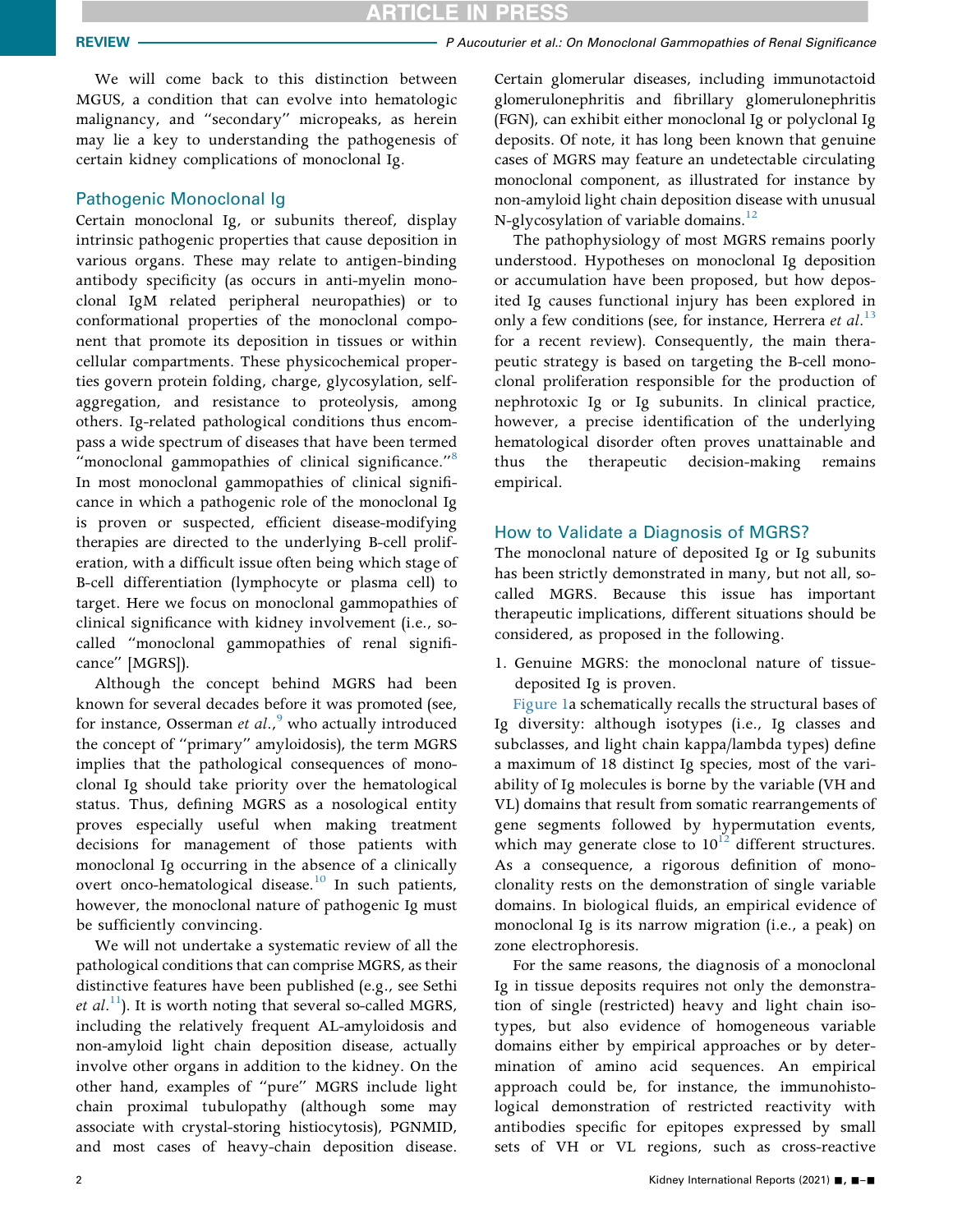#### CLE IN

P Aucouturier et al.: On Monoclonal Gammopathies of Renal Significance **REVIEW REVIEW** 



Figure 1. Mono-isotypy may not be considered absolute proof of monoclonal origin. (a) Schematic representation of an Ig molecule showing the distinct locations of isotype determinants (heavy-chain class/subclass and light chain type) and highly variable VH and VL domains. CH1, CH2, and CH3 represent the constant heavy-chain domains; CL is the constant light chain domain. (b) Serum oligoclonal mono-isotypic Ig pattern as demonstrated by single-pressure immunoblot after thin layer zone electrophoresis in a patient with PGNMID: Three distinct micro-peaks are revealed with 2 anti-IgG3 antibodies (clones ZG4 and HP6050, red arrows) and an anti-kappa antibody (clone HP6053, green arrows). The patient's kidney biopsy had shown mesangial and subendothelial IgG3 kappa mono-isotypic glomerular deposits by immunofluorescence (not illustrated). The right panel shows a schematic representation of 3 distinct serum IgG3 kappa molecules with identical constant regions but different variable regions, conferring the 3 distinct electrophoretic mobilities observed in the immunoblot (left).

idiotypes.<sup>14</sup> Such antibodies recognize restricted antigenic determinants (once termed "public" idiotopes) that are encoded by nonmutated, germline parts of the Ig variable gene (VH or VL) segments. Reactivity of mono-isotypic Ig deposits with an antibody that has one anti-idiotype specificity would be a strong argument for monoclonal origin. Of note, such antibodies are not in routine diagnostic use by renal pathology laboratories, whose antibody armamentarium typically includes only commercially available antibodies directed to the constant regions of gamma, mu and alpha Ig heavy chains, IgG subclasses  $(1-4)$ , and kappa and lambda light chain isotypes.

Determination of variable region amino acid sequences has long been performed by Edman degradation on eluted or extracted tissue-deposited material. In recent years, peptide primary structures have been deduced from analyses of mass spectrometry spectra obtained from microdissected tissue biopsies.

N-terminal sequencing studies on 2 cases of ALamyloidosis by Glenner *et al.*<sup>15</sup> demonstrated the presence, in each case, of a single light chain variable (VL) domain in kidney deposits. These elegant analyses were followed by the evidence of identity between tissue amyloid substance and the circulating monoclonal light chain.<sup>16</sup> The first reported case of heavychain (AH) amyloidosis also showed a strictly homogeneous structure of the deposited protein and its identity with a circulating monoclonal component, as well as the CH1-CH2 constant domain deletion.<sup>17</sup> Thanks to the unique property of amyloid fibrils to resuspend in water (but not in buffered saline), many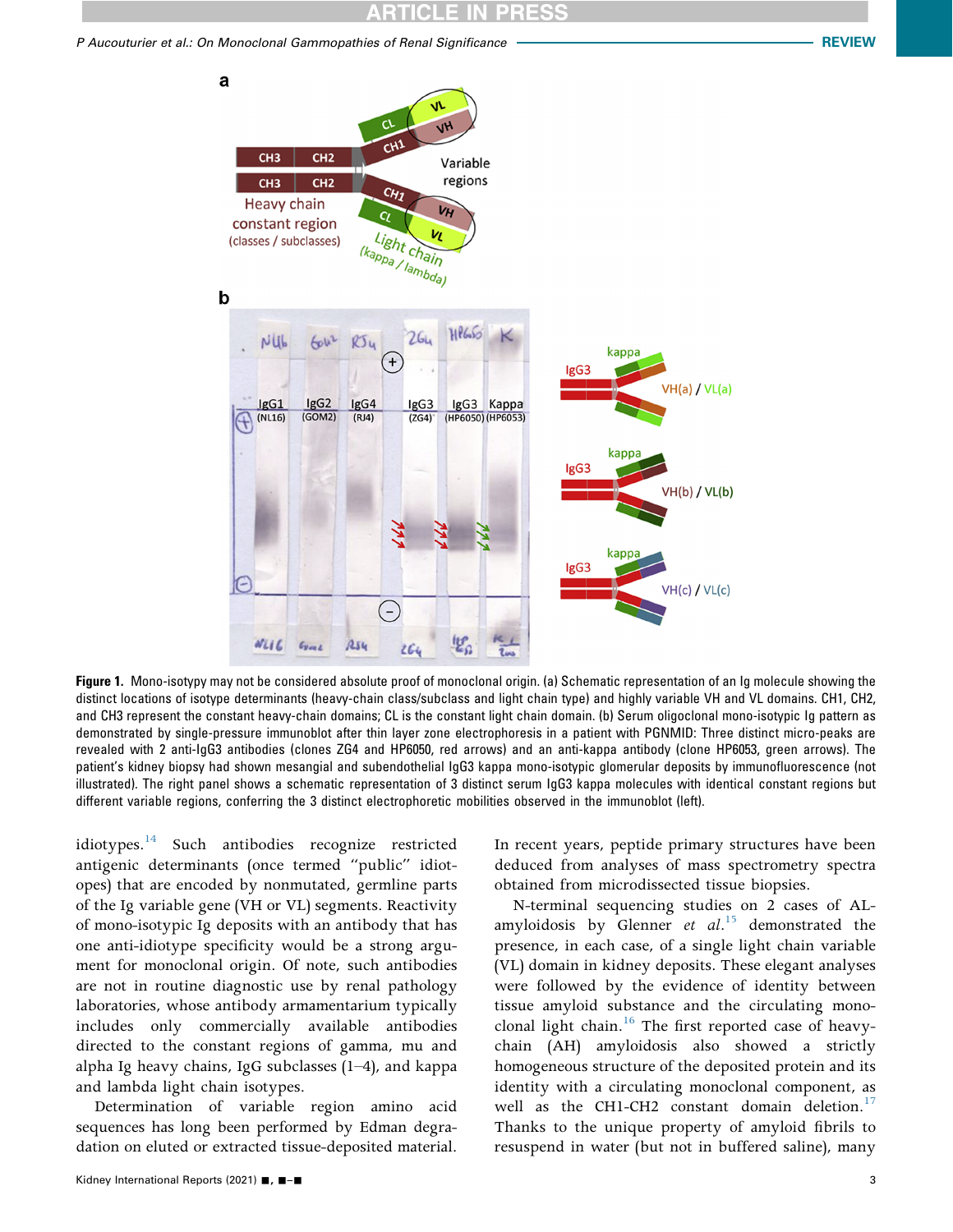**ARTICLE IN PRESS** 

additional protein analyses could be performed and clearly showed that all Ig subunits that undergo amyloidogenesis are monoclonal. In non-amyloid light chain deposition disease, N-terminal sequencing and N-glycosidase treatment allowed demonstration of the identity of kidney-deposited Ig light chain and its circulating counterpart, as well as the N-glycosylation of both deposited and bone marrow–secreted Ig light chain. $18$ 

Molecular analyses of deposited proteins are now becoming available through the development of sensitive targeted proteomic studies using mass spectrometry performed on laser micro-dissected tissue samples.<sup>19</sup> This approach proved superior for defining the contents of deposited material, for instance in immunotactoid glomerulopathy<sup>20</sup> and heavy-chain deposition disease with unusual delta chain isotype<sup>21</sup>; however, to date it has not been used much for analysis of the clonality of Ig deposits. The presence of polyclonal Ig circulating in the glomerular capillary lumina at the time of tissue fixation and the relatively small quantity of some glomerular Ig deposits makes this technique less useful in PGNMID than in renal amyloidosis, for example.

Definite proof of monoclonality requires the demonstration of homogeneous variable sequences, which is not frequently feasible. A recent study on Ig light chain-PGNMID nicely demonstrated the presence of single kappa VL domains in mass spectrometry performed on laser micro-dissected tissue–analyzed samples. $^{22}$  These studies, as well as the large majority of cases with a circulating monoclonal Ig, clearly distinguish light chain-PGNMID from IgG-PGNMID that are discussed as follows.

2. Probable MGRS: Tissue-deposited Ig displays unquestionable mono-isotypy, in the context of a monoclonal proliferation and/or circulating monoclonal Ig with corresponding isotype.

Arguments for identity are based on demonstration of mono-isotypy of the kidney-deposited material that displays the same heavy-chain class and light chain type as those of a monoclonal Ig detected in body fluids. Undoubtedly, immunohistological analyses of IgG subclasses in addition to classical Ig class and light chain type provide more reliable indication of monoclonal origin, as recently shown for instance in immunotactoid glomerulopathy, where polyclonal as well as monoclonal entities were defined.<sup>2</sup>

In addition to mono-isotypy, there are many examples of biochemical similarity between peripheral and kidney-deposited material that further argue for a monoclonal origin. First, it is tempting to anticipate that ultrastructurally organized deposits (i.e., crystals

or 1-dimensional forms such as fibrils or microtubules) would arise from homogeneous precursors. However, this is actually not the case in rare conditions such as FGN and immunotactoid glomerulopathy, among which polyclonal Ig cases are not exceptional or may even be frequent, especially in FGN. $^{24}$ 

A convincing example is that of immunotactoid glomerulopathy in which identical microtubular structures with the same Ig isotypes in both malignant B-cells and kidney glomeruli may be considered quasiproof of identity. $25$  Another example is light chain proximal tubulopathy, where identical rhombohedric structures with a precise 60-Å periodic striation on electron microscopy were demonstrated in both patient's intracellular crystals and in those obtained in vitro from the urine monoclonal light chain.<sup>26</sup>

Finally, situations featuring unusual structures or properties of a circulating monoclonal component constitute strong arguments for their identity with tissue-deposited material. For instance, the deletion of 2 heavy-chain constant domains (CH1 and CH2) in heavy-chain deposition disease, when evidenced in the serum monoclonal Ig, as well as the plasma-cell mRNA precursor and the glomerular deposits themselves can be considered sufficient proof of identity. $27$ 

3. Possible MGRS: Tissue-deposited Ig displays monoisotypy, but there is no detectable monoclonal proliferation or circulating monoclonal Ig of corresponding isotype.

The term "monoclonal Ig deposits" is used routinely in the literature when referring to mono-isotypic Ig deposits, regardless of the immuno-hematological context. Yet, it is conceivable that peculiar pathological mechanisms are linked to restricted isotypes, as proposed for the IgG4 restricted Ig deposits of FGN, for example.<sup>28</sup> Strict isotype restrictions of polyclonal Ig have been described in FGN (including some IgG4 with kappa light chain only)<sup>28</sup> and IgA nephropathy (with IgA1 lambda).<sup>29,30</sup> Almost 10% of IgA nephropathy cases appear to display mono-isotypic mesangial deposits, without evidence of a circulating monoclonal Ig or abnormal serum kappa:lambda ratio and without significant clinical or pathological differences from other polyclonal IgA cases. $31$  Recent studies on FGN revealed that most so-called "monoclonal FGN" based on light chain restriction actually prove to be polyclonal on analysis of IgG subclasses or examination by paraffin immunofluorescence.<sup>24,32</sup> Thus, whether certain mono-isotypic deposits might be considered sufficient for MGRS diagnosis and consequent treatments is a crucial issue in patient management. The relatively common entity of IgG-PGNMID certainly deserves special discussion in this regard.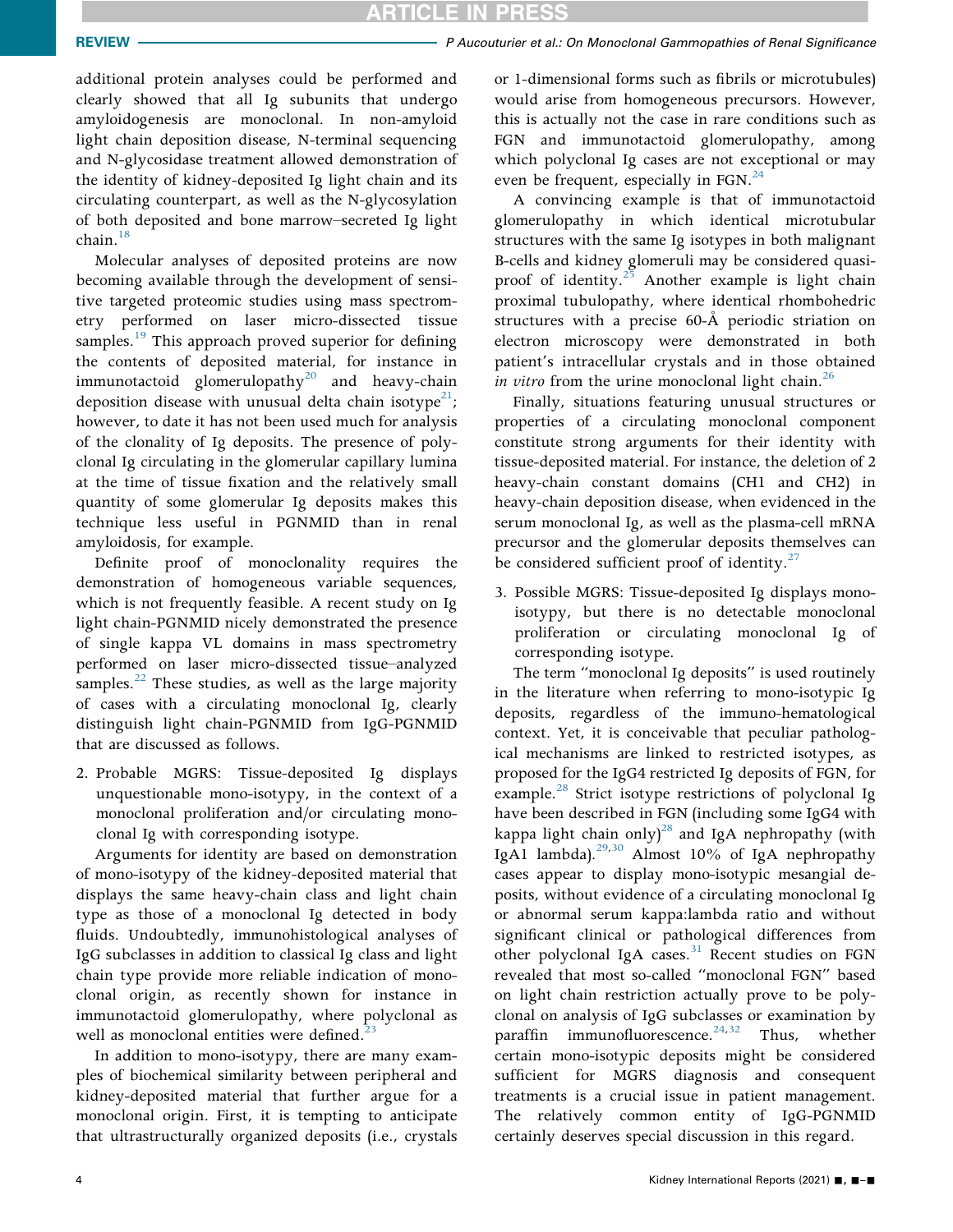#### PGNMID

Immune complex-like nonorganized granular electron dense deposits of mono-isotypic Ig in the mesangium and subendothelial regions with more variable subepithelial involvement define the entity of PGNMID, which was first described in a small series $33$  and subsequently expanded to 37 cases. $34$  A prominent feature is the strong predominance of the rare IgG3 subclass, mostly of kappa isotype, which was confirmed in further studies.<sup>35</sup> Another important observation is the scarcity of a detectable blood (or urine) monoclonal Ig and the typical absence of any evidence of a monoclonal B-lymphocyte or plasma-cell proliferation on bone marrow biopsy. Of note, in the "Columbia" series,  $34$  only 2 of the 9 patients with a detectable M-spike had IgG3 kidney deposits, as compared with 19 of 23 (83%) patients without a detectable M-spike, in whom the kappa isotype predominated.

The histologic features of PGNMID include membranoproliferative, diffuse endocapillary proliferative and variable membranous patterns. The Ig deposits display the anatomic (mostly subendothelial and mesangial) locations and ultrastructural appearance observed in immune complex-mediated glomerulonephritides. Because cryoglobulins represent an archetype of circulating immune complexes, it is appropriate to mention here 2 reported cases of type-1 cryoglobulin with membranoproliferative glomerulonephritis in which the IgG subclasses were analyzed<sup>36</sup>; both cases displayed IgG3 kappa restricted deposits. There was no demonstrable B-cell proliferation. Thus, although no cryoglobulinemia was detected in reported cases of PGNMID, the pathologic features of type-1 cryoglobulinemic glomerulonephritis and PGNMID are similar, with the exception of focal capillary occlusion by intraluminal deposits in some cryoglobulinemic cases. Of note, Nasr et  $al.^{34}$  described focal fibrillar organization of the deposits in nearly one-third of their PGNMID cases, another feature shared with cryoglobulin-related glomerulopathies. Thus, a continuum might exist between IgG-PGNMID and type-1 cryoglobulinemic glomerulonephritis.

Because monoclonal IgG3 is quite uncommon in plasma-cell dyscrasia, a possible explanation for its frequency in PGNMID is the propensity of this subclass to self-aggregate and precipitate in the glomerulus, as proposed by many authors.<sup>33–35</sup> This hypothesis is quite plausible, yet it provides insufficient proof of monoclonality to justify clone-directed therapy. In addition, as previously mentioned, IgG3 is the most frequent subclass among micro-peaks that are secondary to overt or latent immunodeficiency states, including aging, HIV infection, immunosuppressive treatments, and immune deficiency due to chronic lymphocytic leukemia in

which the micro-peaks are not secretion products of the leukemic clones.<sup>6</sup> In such conditions monoclonal Igs may be multiple (i.e., oligoclonal) and are often transient, at variance with true MGUS.

Figure 1b illustrates this point with an IgG3- PGNMID case showing 3 distinct serum micro-peaks of the same IgG3 kappa isotype.

A possible hypothesis is that IgG-PGNMID actually encompasses several entities with distinct origins. A recent study using antibodies directed to conformational epitopes at the junctions of the CH1 heavy-chain and CL light chain constant domains found that as many as 20% of cases of apparent IgG3-PGNMID diagnosed by routine immunofluorescence may contain polyclonal deposits as revealed by both IgG3-kappa and IgG3-lambda specific CH1/CL antibodies. $37$  Indeed, certain patients with PGNMID appear to recover spontaneously whereas others clearly require chemotherapy directed to either a hypothetical B-lymphocyte or plasma-cell clone. Certain cases seem to progress from an isotype-restricted polyclonal to a monoclonal status, $38$  and progression from granular deposits to fibrillar substructure with the appearance of a serum monoclonal IgG also has been reported.<sup>34</sup> Yet other cases of PGNMID progress to end-stage kidney disease and have a latency period of many years before hematologic malignancy is detected at the time of recurrence in the allograft.<sup>39</sup>

Interestingly, a recent report describes 9 pediatric cases of IgG-PGNMID who showed IgG3 subclass restriction of kidney-deposited material, often with lambda light chain isotype. $40$  No serum monoclonal Ig was detected by conventional methods in all tested patients. Of note, previous or concurrent infections by group A streptococcus, influenza B virus, or other undetermined pathogen, were observed in 5 cases, suggesting a mechanism of adaptive immune response to infectious pathogens in disease pathogenesis. Recurrences in the allograft were frequent, in one case occurring in 3 consecutive allografts over 20 years, without a detectable monoclonal Ig in the serum or evidence of onco-hematologic malignancy. A possible role of parvovirus B19 infection in 2 cases of IgG3 kappa PGNMID also has been reported.<sup>41</sup>

In a large series, a high rate (89%) of early recurrence of PGNMID in the allograft was recently reported. $42$  Only 5 of the 25 patients had a detectable M-spike, of which only 1 had an abnormal serum free light chain ratio; all 5 patients with a serum monoclonal Ig had normal bone marrow biopsy. Recurrent PGNMID in the allograft also was described in a small cohort of patients with underlying autoimmune diseases, including rheumatoid arthritis, Graves disease, and ankylosing spondylitis, suggesting potential monoisotypic responses as part of an autoimmune antibody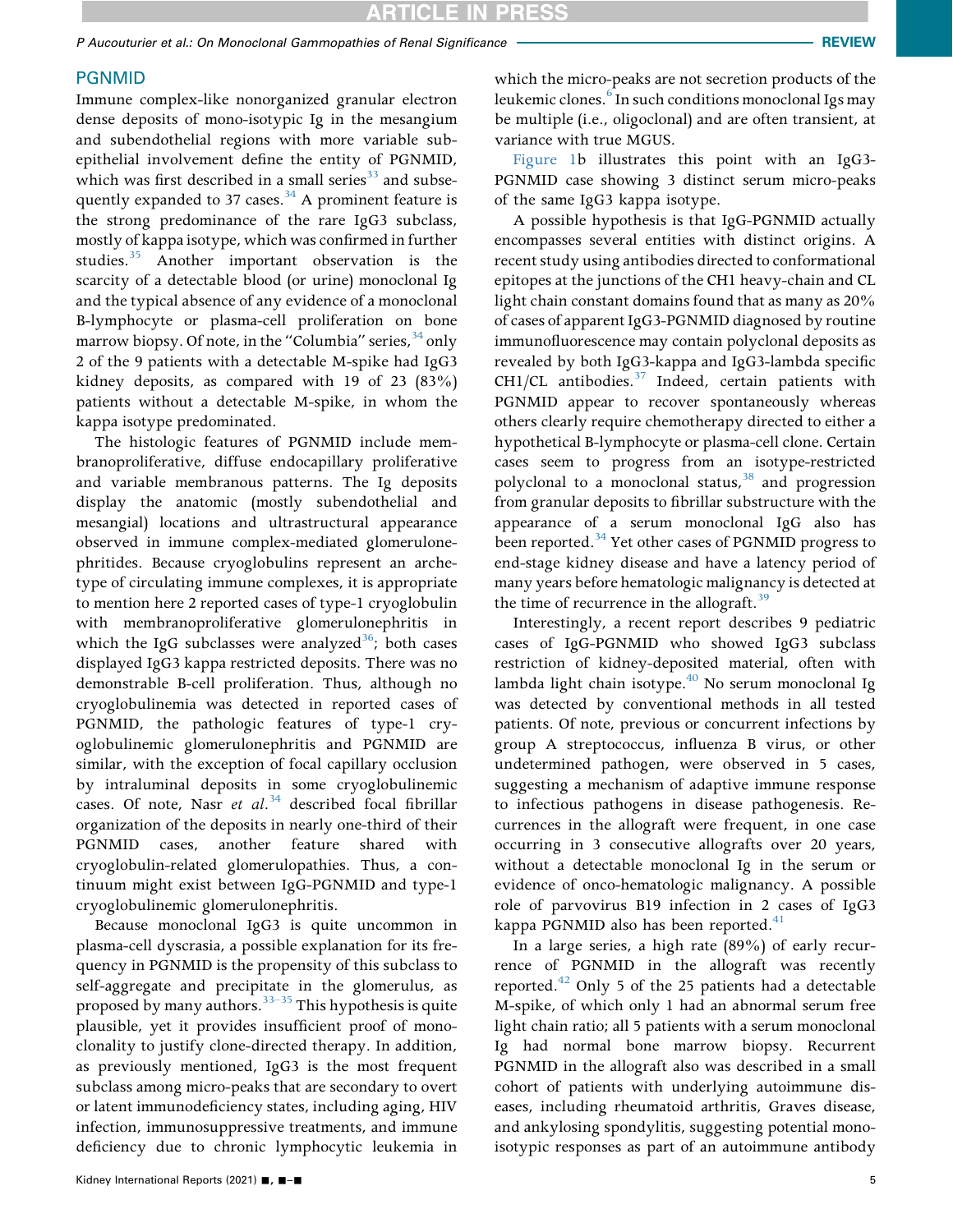repertoire.<sup>43</sup> Thus, recurrence in the kidney allograft per se does not seem to be a reliable indicator of the monoclonal origin of PGNMID.

In most MGRS, the precise pathophysiological mechanisms of monoclonal Ig-related kidney injury remain poorly understood. Hence, the only available disease-modifying treatments have to target a monoclonal Ig-producing proliferation whose existence is frequently speculative. Of note, effective clinical response to B-cell (either B-lymphocyte or plasma cell) directed chemotherapies may not be considered in itself proof of a monoclonal disease. To this point, anti-CD20 antibodies or proteasome inhibitors have shown efficacy in treating a variety of autoimmune conditions in which the disease-causing antibodies are polyclonal, such as membranous nephropathy, lupus nephritis, and refractory immune-mediated thrombocytopenic purpura. $44,45$  Optimal evidence of the indisputable monoclonal nature of Ig deposits is definitely a prerequisite to guide therapy in MGRS, at least in the absence of a corresponding circulating monoclonal Ig. A crucial issue remains whether the pathogenic clone is truly malignant or emerges secondarily as part of an initially adaptive immune response to virus or other pathogens, immunodeficiency state, autoimmunity, or other immunologic challenge. Identifying the origin and predicting the behavior of the pathogenic clone remains the key to designing optimal treatment strategies.

#### **DISCLOSURE**

All the authors declared no competing interests.

#### ACKNOWLEDGMENTS

The authors are grateful to Dr. Samih Nasr for kind and fruitful discussions. Supported by Sorbonne Université, Paris.

#### **REFERENCES**

- 1. [Kyle RA, Therneau TM, Rajkumar SV, et al. Prevalence of](http://refhub.elsevier.com/S2468-0249(21)01139-6/sref1) [monoclonal gammopathy of undetermined signi](http://refhub.elsevier.com/S2468-0249(21)01139-6/sref1)ficance. N Engl J Med[. 2006;354:1362](http://refhub.elsevier.com/S2468-0249(21)01139-6/sref1)–1369.
- 2. [Kyle RA, Larson DR, Therneau TM, et al. Long-term follow-up](http://refhub.elsevier.com/S2468-0249(21)01139-6/sref2) [of monoclonal gammopathy of undetermined signi](http://refhub.elsevier.com/S2468-0249(21)01139-6/sref2)ficance. N Engl J Med[. 2018;378:241](http://refhub.elsevier.com/S2468-0249(21)01139-6/sref2)–249.
- 3. [Briault S, Courtois-Capella M, Duarte F, et al. Isotypy of serum](http://refhub.elsevier.com/S2468-0249(21)01139-6/sref3) [monoclonal immunoglobulins in human immunode](http://refhub.elsevier.com/S2468-0249(21)01139-6/sref3)ficiency [virus-infected adults.](http://refhub.elsevier.com/S2468-0249(21)01139-6/sref3) Clin Exp Immunol. 1988;74:182–184.
- 4. [Radl J, Wels J, Hoogeveen CM. Immunoblotting with \(sub\)](http://refhub.elsevier.com/S2468-0249(21)01139-6/sref4) class-specifi[c antibodies reveals a high frequency of](http://refhub.elsevier.com/S2468-0249(21)01139-6/sref4) [monoclonal gammopathies in persons thought to be immu](http://refhub.elsevier.com/S2468-0249(21)01139-6/sref4)nodeficient. Clin Chem[. 1988;34:1839](http://refhub.elsevier.com/S2468-0249(21)01139-6/sref4)–1842.
- 5. Connault L, Preud'[Homme JL, Gombert J, et al. Serum](http://refhub.elsevier.com/S2468-0249(21)01139-6/sref5) [monoclonal immunoglobulins in healthy aged people : a](http://refhub.elsevier.com/S2468-0249(21)01139-6/sref5) [study of incidence and isotypy using a sensitive](http://refhub.elsevier.com/S2468-0249(21)01139-6/sref5)

REVIEW **PERSON CONSUMIST CONSUMING THE AUTOMOTIVE PROPERTY CONSUMING** PAULO AT A MONOCLONAL GAMMOPATHIES Of Renal Significance

immunoblotting method. [Aging: Immunology and Infectious](http://refhub.elsevier.com/S2468-0249(21)01139-6/sref5) Diseases[. 1991;3:37](http://refhub.elsevier.com/S2468-0249(21)01139-6/sref5)–42.

- 6. [Beaume A, Brizard A, Dreyfus B, et al. High incidence of](http://refhub.elsevier.com/S2468-0249(21)01139-6/sref6) [serum monoclonal Igs detected by a sensitive immunoblot](http://refhub.elsevier.com/S2468-0249(21)01139-6/sref6)[ting technique in B-cell chronic lymphocytic leukemia.](http://refhub.elsevier.com/S2468-0249(21)01139-6/sref6) Blood. [1994;84:1216](http://refhub.elsevier.com/S2468-0249(21)01139-6/sref6)–1219.
- 7. [Touchard G, Pasdeloup T, Parpeix J, et al. High prevalence](http://refhub.elsevier.com/S2468-0249(21)01139-6/sref7) [and usual persistence of serum monoclonal immunoglobu](http://refhub.elsevier.com/S2468-0249(21)01139-6/sref7)[lins evidenced by sensitive methods in renal transplant](http://refhub.elsevier.com/S2468-0249(21)01139-6/sref7) recipients. [Nephrol Dial Transplant](http://refhub.elsevier.com/S2468-0249(21)01139-6/sref7). 1997;12:1199–1203.
- 8. [Dispenzieri A. Monoclonal gammopathies of clinical](http://refhub.elsevier.com/S2468-0249(21)01139-6/sref8) significance. [Hematology Am Soc Hematol Educ Program](http://refhub.elsevier.com/S2468-0249(21)01139-6/sref8). [2020;2020:380](http://refhub.elsevier.com/S2468-0249(21)01139-6/sref8)–388.
- 9. [Osserman EF, Takatsuki K, Talal N. Multiple myeloma I. The](http://refhub.elsevier.com/S2468-0249(21)01139-6/sref9) [pathogenesis of "amyloidosis."](http://refhub.elsevier.com/S2468-0249(21)01139-6/sref9) Semin Hematol. 1964;1:3–85.
- 10. [Leung N, Bridoux F, Hutchison CA, et al. Monoclonal](http://refhub.elsevier.com/S2468-0249(21)01139-6/sref10) gammopathy of renal signifi[cance: when MGUS is no longer](http://refhub.elsevier.com/S2468-0249(21)01139-6/sref10) [undetermined or insigni](http://refhub.elsevier.com/S2468-0249(21)01139-6/sref10)ficant. Blood. 2012;120:4292–4295.
- 11. Sethi S, Rajkumar SV, D'[Agati VD. The complexity and het](http://refhub.elsevier.com/S2468-0249(21)01139-6/sref11)[erogeneity of monoclonal immunoglobulin-associated renal](http://refhub.elsevier.com/S2468-0249(21)01139-6/sref11) diseases. [J Am Soc Nephrol](http://refhub.elsevier.com/S2468-0249(21)01139-6/sref11). 2018;29:1810–1823.
- 12. [Denoroy L, Déret S, Aucouturier P. Overrepresentation of the](http://refhub.elsevier.com/S2468-0249(21)01139-6/sref12) [V kappa IV subgroup in light chain deposition disease.](http://refhub.elsevier.com/S2468-0249(21)01139-6/sref12) [Immunol Lett](http://refhub.elsevier.com/S2468-0249(21)01139-6/sref12). 1994;42:63–66.
- 13. [Herrera GA, Teng J, Turbat-Herrera EA, et al. Understanding](http://refhub.elsevier.com/S2468-0249(21)01139-6/sref13) [mesangial pathobiology in AL-amyloidosis and monoclonal](http://refhub.elsevier.com/S2468-0249(21)01139-6/sref13) [ig light chain deposition disease.](http://refhub.elsevier.com/S2468-0249(21)01139-6/sref13) Kidney Int Rep. 2020;5: [1870](http://refhub.elsevier.com/S2468-0249(21)01139-6/sref13)–1893.
- 14. [Thompson KM, Randen I, Natvig JB, et al. Human mono](http://refhub.elsevier.com/S2468-0249(21)01139-6/sref14)[clonal rheumatoid factors derived from the polyclonal](http://refhub.elsevier.com/S2468-0249(21)01139-6/sref14) [repertoire of rheumatoid synovial tissue: incidence of cross](http://refhub.elsevier.com/S2468-0249(21)01139-6/sref14)[reactive idiotopes and expression of VH and V kappa](http://refhub.elsevier.com/S2468-0249(21)01139-6/sref14) subgroups. [Eur J Immunol](http://refhub.elsevier.com/S2468-0249(21)01139-6/sref14). 1990;20:863–868.
- 15. [Glenner GG, Terry W, Harada M, et al. Amyloid](http://refhub.elsevier.com/S2468-0249(21)01139-6/sref15) fibril proteins: [proof of homology with immunoglobulin light chains by](http://refhub.elsevier.com/S2468-0249(21)01139-6/sref15) [sequence analyses.](http://refhub.elsevier.com/S2468-0249(21)01139-6/sref15) Science. 1971;172:1150–1151.
- 16. [Terry WD, Page DL, Kimura S, et al. Structural identity of Bence](http://refhub.elsevier.com/S2468-0249(21)01139-6/sref16) Jones and amyloid fi[bril proteins in a patient with plasma cell](http://refhub.elsevier.com/S2468-0249(21)01139-6/sref16) [dyscrasia and amyloidosis.](http://refhub.elsevier.com/S2468-0249(21)01139-6/sref16) J Clin Invest. 1973;52:1276–1281.
- 17. [Eulitz M, Weiss DT, Solomon A. Immunoglobulin heavy](http://refhub.elsevier.com/S2468-0249(21)01139-6/sref17)[chain-associated amyloidosis.](http://refhub.elsevier.com/S2468-0249(21)01139-6/sref17) Proc Natl Acad Sci U S A. [1990;87:6542](http://refhub.elsevier.com/S2468-0249(21)01139-6/sref17)–6546.
- 18. Cogné M, Preud'[homme JL, Bauwens M, et al. Structure of a](http://refhub.elsevier.com/S2468-0249(21)01139-6/sref18) [monoclonal kappa chain of the V kappa IV subgroup in the](http://refhub.elsevier.com/S2468-0249(21)01139-6/sref18) [kidney and plasma cells in light chain deposition disease.](http://refhub.elsevier.com/S2468-0249(21)01139-6/sref18) J Clin Invest[. 1991;87:2186](http://refhub.elsevier.com/S2468-0249(21)01139-6/sref18)–2190.
- 19. [Fung AWS, Sugumar V, Ren AH, et al. Emerging role of](http://refhub.elsevier.com/S2468-0249(21)01139-6/sref19) [clinical mass spectrometry in pathology.](http://refhub.elsevier.com/S2468-0249(21)01139-6/sref19) J Clin Pathol. [2020;73:61](http://refhub.elsevier.com/S2468-0249(21)01139-6/sref19)–69.
- 20. [Nasr SH, Fidler ME, Cornell LD, et al. Immunotactoid](http://refhub.elsevier.com/S2468-0249(21)01139-6/sref20) [glomerulopathy: clinicopathologic and proteomic study.](http://refhub.elsevier.com/S2468-0249(21)01139-6/sref20) [Nephrol Dial Transplant](http://refhub.elsevier.com/S2468-0249(21)01139-6/sref20). 2012;27:4137–4146.
- 21. [Royal V, Quint P, Leblanc M, et al. IgD heavy-chain deposition](http://refhub.elsevier.com/S2468-0249(21)01139-6/sref21) [disease: detection by laser microdissection and mass](http://refhub.elsevier.com/S2468-0249(21)01139-6/sref21) spectrometry. [J Am Soc Nephrol](http://refhub.elsevier.com/S2468-0249(21)01139-6/sref21). 2015;26:784–790.
- 22. [Nasr SH, Larsen CP, Sirac C, et al. Light chain only variant](http://refhub.elsevier.com/S2468-0249(21)01139-6/sref22) [of proliferative glomerulonephritis with monoclonal immu](http://refhub.elsevier.com/S2468-0249(21)01139-6/sref22)[noglobulin deposits is associated with a high detection rate of](http://refhub.elsevier.com/S2468-0249(21)01139-6/sref22) [the pathogenic plasma cell clone.](http://refhub.elsevier.com/S2468-0249(21)01139-6/sref22) Kidney Int. 2020;97:589–601.